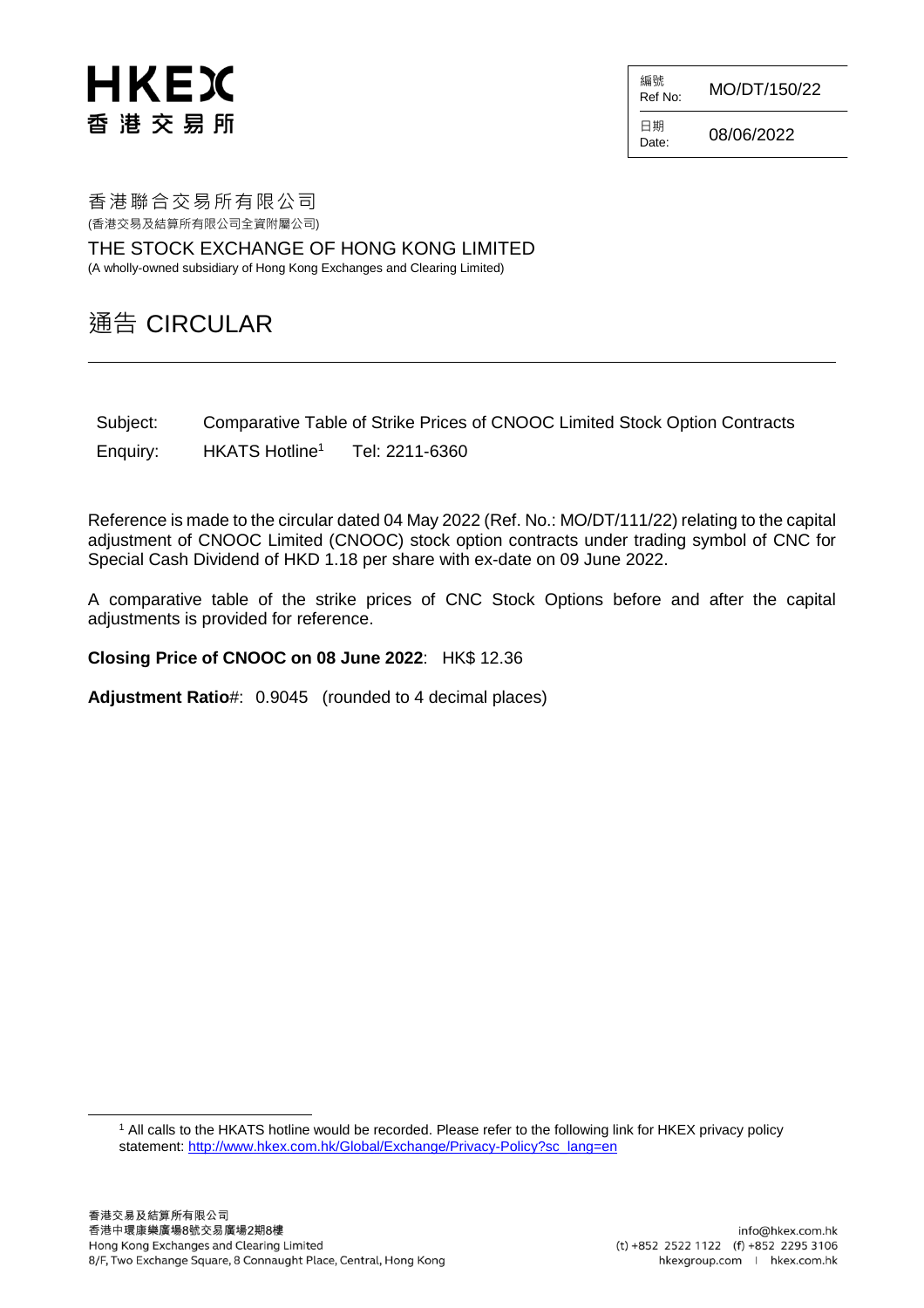# **HKEX** 香港交易所

| <b>Before Capital Adjustments</b> |                                  | <b>After Capital Adjustments</b> |                                  |
|-----------------------------------|----------------------------------|----------------------------------|----------------------------------|
| (CNC)                             |                                  | $(CNA)^*$                        |                                  |
| <b>Exercise Price</b>             | <b>Contract Size</b><br>(Shares) | <b>Exercise Price</b>            | <b>Contract Size</b><br>(Shares) |
| (A)                               | (B)                              | $(C) = A \times AR$              | $A \times (B \div C)$            |
| 4.90                              | 1,000                            | 4.43                             | 1,106.0948                       |
| 5.00                              | 1,000                            | 4.52                             | 1,106.1947                       |
| 5.25                              | 1,000                            | 4.75                             | 1,105.2632                       |
| 5.50                              | 1,000                            | 4.97                             | 1,106.6398                       |
| 5.75                              | 1,000                            | 5.20                             | 1,105.7692                       |
| 6.00                              | 1,000                            | 5.43                             | 1,104.9724                       |
| 6.25                              | 1,000                            | 5.65                             | 1,106.1947                       |
| 6.50                              | 1,000                            | 5.88                             | 1,105.4422                       |
| 6.75                              | 1,000                            | 6.11                             | 1,104.7463                       |
| 7.00                              | 1,000                            | 6.33                             | 1,105.8452                       |
| 7.25                              | 1,000                            | 6.56                             | 1,105.1829                       |
| 7.50                              | 1,000                            | 6.78                             | 1,106.1947                       |
| 7.75                              | 1,000                            | 7.01                             | 1,105.5635                       |
| 8.00                              | 1,000                            | 7.24                             | 1,104.9724                       |
| 8.25                              | 1,000                            | 7.46                             | 1,105.8981                       |
| 8.50                              | 1,000                            | 7.69                             | 1,105.3316                       |
| 8.75                              | 1,000                            | 7.91                             | 1,106.1947                       |
| 9.00                              | 1,000                            | 8.14                             | 1,105.6511                       |
| 9.25                              | 1,000                            | 8.37                             | 1,105.1374                       |
| 9.50                              | 1,000                            | 8.59                             | 1,105.9371                       |
| 9.75                              | 1,000                            | 8.82                             | 1,105.4422                       |
| 10.00                             | 1,000                            | 9.05                             | 1,104.9724                       |
| 10.50                             | 1,000                            | 9.50                             | 1,105.2632                       |
| 11.00                             | 1,000                            | 9.95                             | 1,105.5276                       |
| 11.50                             | 1,000                            | 10.40                            | 1,105.7692                       |
| 12.00                             | 1,000                            | 10.85                            | 1,105.9908                       |
| 12.50                             | 1,000                            | 11.31                            | 1,105.2166                       |
| 13.00                             | 1,000                            | 11.76                            | 1,105.4422                       |
| 13.50                             | 1,000                            | 12.21                            | 1,105.6511                       |

#### **Comparative Table of the Strike Prices of CNC Stock Options**